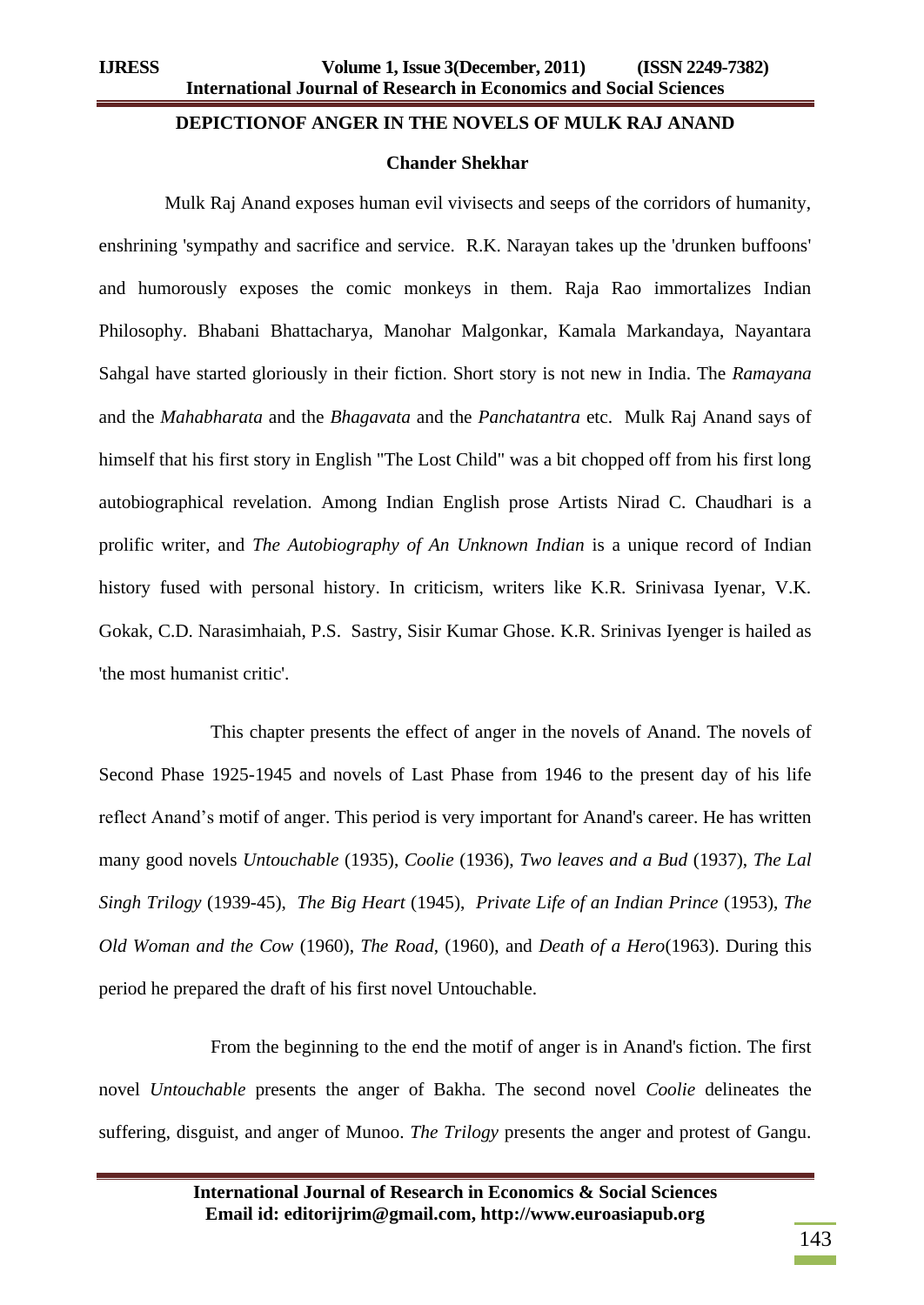## **IJRESS Volume 1, Issue 3(December, 2011) (ISSN 2249-7382) International Journal of Research in Economics and Social Sciences**

Puran Singh Bhagat is angry in *The Big Heart* and Gauri is a rebel in *The Old Women and the Cow*. *The Sword and the Sickle* presents the anger of sick Chamar who refuses to labour for the Nawab. *The Road* presents anger against caste system. *This Time of Morning* reveals the revolt of Kailash. Lalu in *Across the Black Waters* is angry against British Sarkar. *Private life of an Indian Prince* reflects the cruel treatment of prisoners in India. *Death of a Hero* presents Maqbool's anger.

Anand's fiction is called a form of anger and protest against painful existence. He expresses his anger for untouchables, coolies, farmers and women. The work shows Anand is angry against injustice, inequality, and casteism. His anger is seen in his writing. Anand like Dickens has a deep sympathy for the poor, downtrodden and the weaker sections of society. His socialism reflects his concern for these people. He is a great humanist. Whether it is the case of Bakha, MunooGangu, Gauri, Sardar Puran Singh or Maqbool, they are all abused, tortured and humiliated. They protest against injustice done to them. They are the real heroes who fight till the end of their life. They are example for others. They are really tragic heroes. Munoo suffers a lot because of his generosity. The anger of Bukha is apt. His sister is molested by the priest Kali Nath. Gangu shows his anger to change the village. All this shows Anand's fiction is a fiction of anger and protest.

## **BIBLIOGRAPHY**

- 1. *Seven summers (1951)* Bombay-Kutub Popular.
- 2. *Private Life of an Indian Prince (1953) London Hutchinson.*
- 3. *The Old Woman and the Cow (1960) – Bombay Kutub Popular.*